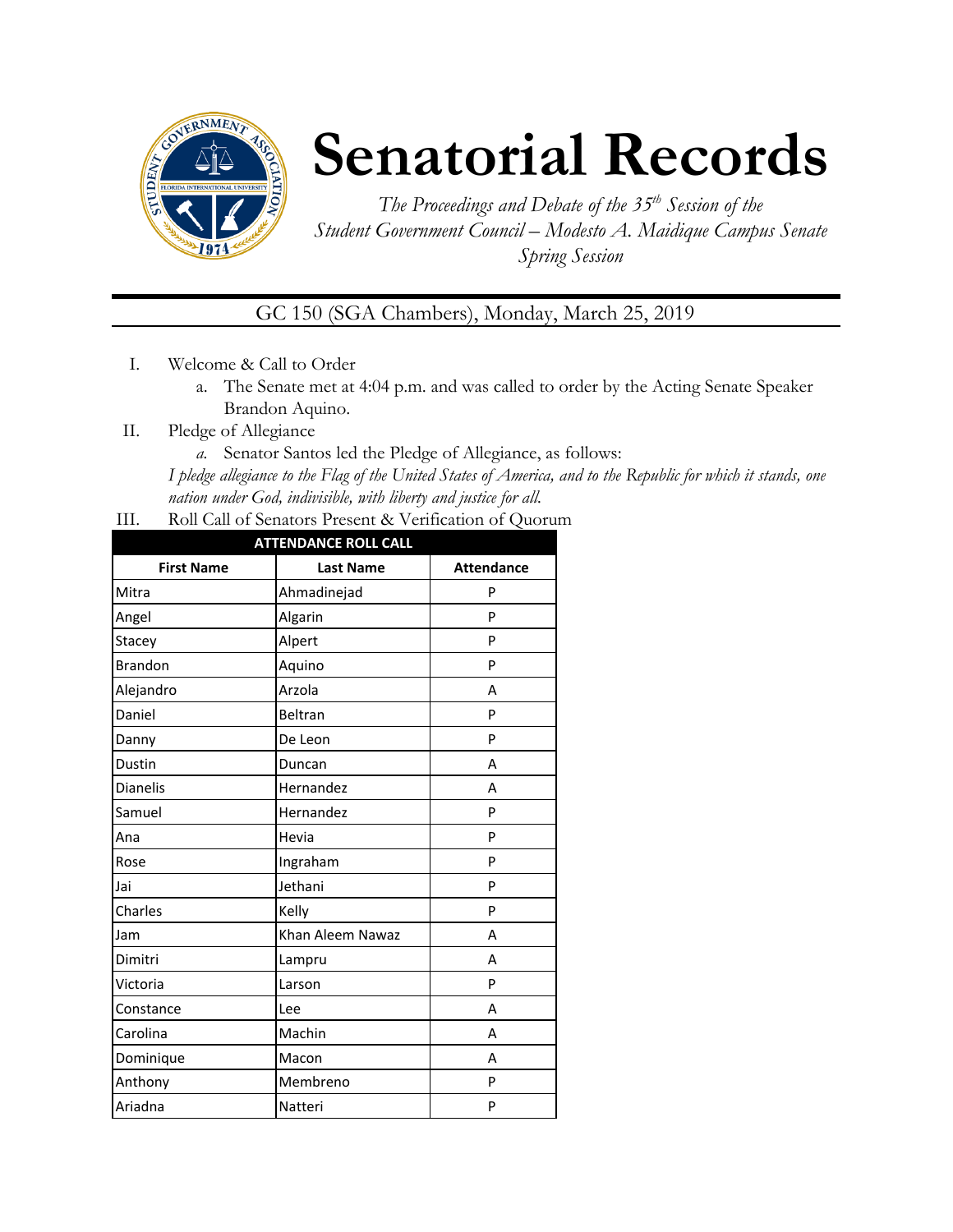| David                   | Nivia         | P                  |
|-------------------------|---------------|--------------------|
| LeChara                 | Pryor         | A                  |
| Amelia                  | Raudales      | А                  |
| Rebecca                 | Sanchez       | А                  |
| Samuel                  | Santos        | P                  |
| Jessica                 | Spencer       | P                  |
| Luis                    | Suarez        | P                  |
| Bertha                  | Vera          | P                  |
| Leila                   | Zahedi        | А                  |
| <b>VACANT</b>           | <b>VACANT</b> |                    |
| <b>VACANT</b>           | <b>VACANT</b> |                    |
| <b>VACANT</b>           | <b>VACANT</b> |                    |
| <b>VACANT</b>           | <b>VACANT</b> |                    |
| <b>VACANT</b>           | <b>VACANT</b> |                    |
| <b>VACANT</b>           | <b>VACANT</b> |                    |
| <b>VACANT</b>           | <b>VACANT</b> |                    |
| <b>SENATE SEATS</b>     | 38            |                    |
| <b>VACANT SEATS</b>     | 7             | <b>QUORUM</b>      |
| <b>SENATORS PRESENT</b> | 19            | <b>ESTABLISHED</b> |
| <b>AMT FOR QUORUM</b>   | 16            |                    |

a. Roll was called and Quorum was verified with 19 Senators present.

- IV. Approval of the Minutes from March 18<sup>th</sup>, 2019
	- a. Senator Larson moves to approve the minutes from March 18th, 2019. Senator Ingraham seconds the motion. Motion passes.
- V. Adoption of the Agenda
	- a. Senator Larson moves to adopt the agenda. Senator Ingraham seconds the motion. Motion passes.
- VI. Invited Speakers
	- a. Kyle Stein Graduate Research Presentation [10 Minutes]
	- b. Justine Ortiz Com Con Presentation
	- c. Labib Ahmed Elections Board
- VII. Committee Reports
	- a. Finance Committee
		- i. Club Basketball just had their tournament this past weekend, so they will be coming next week to Senate to report on their trip as well as the Civil Engineering Organization.
		- ii. Meeting today at 6pm.
		- iii. If you have any questions, please contact sga.financecom@gmail.com
	- b. Rules, Legislation, and Judiciary Committee
		- i. My committee has not received legislations in the last 4 weeks.
		- ii. Our final two meetings will be April 1st and 15th.
		- iii. If you have any questions, please contact sga.rljcommittee@gmail.com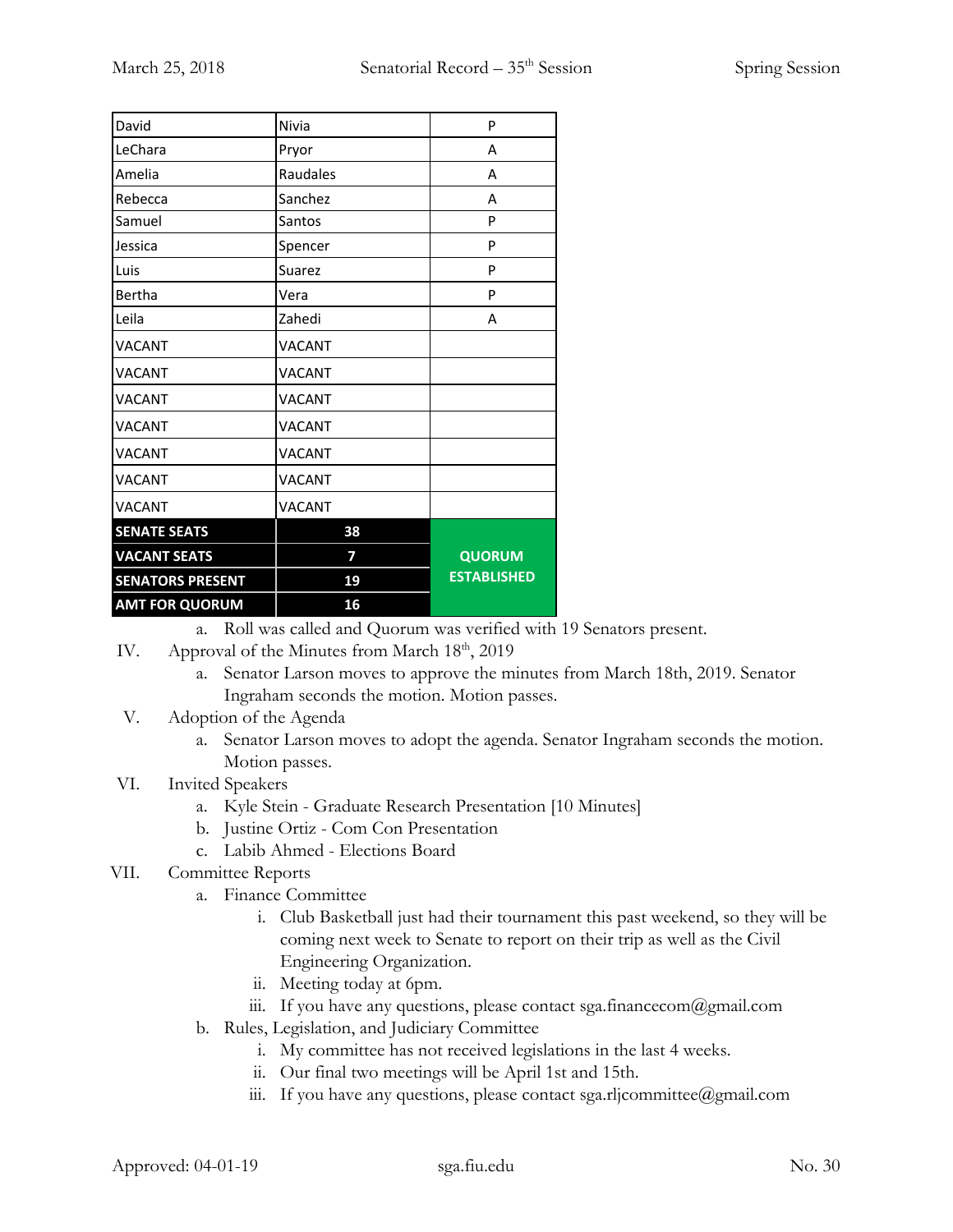- c. Operational Review Committee
	- i. Meeting today after Senate.
	- ii. If you have any questions, please contact fiusga.orc $(\partial g$ mail.com
- d. Internal Affairs Committee
	- i. No report.
	- ii. If you have any questions, please contact sga.iacommittee@gmail.com
- e. Student Advocacy Committee
	- i. We will be tabling within the next couple of weeks and we will be doing surveys to get student feedback.
	- ii. Meet with the director of WRC to discuss with him the concerns that have been brought to us.
	- iii. Please continue sending me summary of your dean meetings.
	- iv. If you have any questions, please contact sga.sacommittee@gmail.com
- f. Graduate and Professional Students Committee
	- i. Today we had another appeal for travel funding.
	- ii. Finalized details on GSAW .
	- iii. The workshop we had today was a success.
	- iv. If you have any questions, please contact GPSC@fiu.edu
- VIII. Executive Board Reports
	- a. Speaker of the Senate Aquino
		- i. No report.
		- ii. If you have any questions, please email sgaspeaker@fiu.edu
	- b. Speaker Pro Tempore Ahmadinejad
		- i. No report.
		- ii. If you have any questions, please email sgaprotemp@fiu.edu
	- c. President Rosell
		- i. FIU Day last week, I would like to thank everyone who participated and helped out with the event.
		- ii. Continuing conversation with Vice President pablo Ortiz with regards to the Engineering Center.
		- iii. Women in Politics on April 1st.
		- iv. We are approaching the spring game for our football team.
			- 1. We are working on different ways to promote the game.
			- 2. I am hoping to partner with the Alumni Association to recognize seniors as they come into the game.
		- v. If you have any questions, please email sgapres $@$ fiu.edu
	- d. Vice President Hernandez
		- i. On Wednesday we have "The Million Act of Good" from 4-6pm.
		- ii. Providing a focus group regarding the student health fee.
		- iii. Thursday is the Scholarship / Faculty Dinner.
		- iv. If you have any questions, please email sgavp $@$ fiu.edu
	- e. Comptroller Correa
		- i. After senate I will send the same finances to make sure everyone receives them..
		- ii. If you have any questions, please email sgacomp@fiu.edu